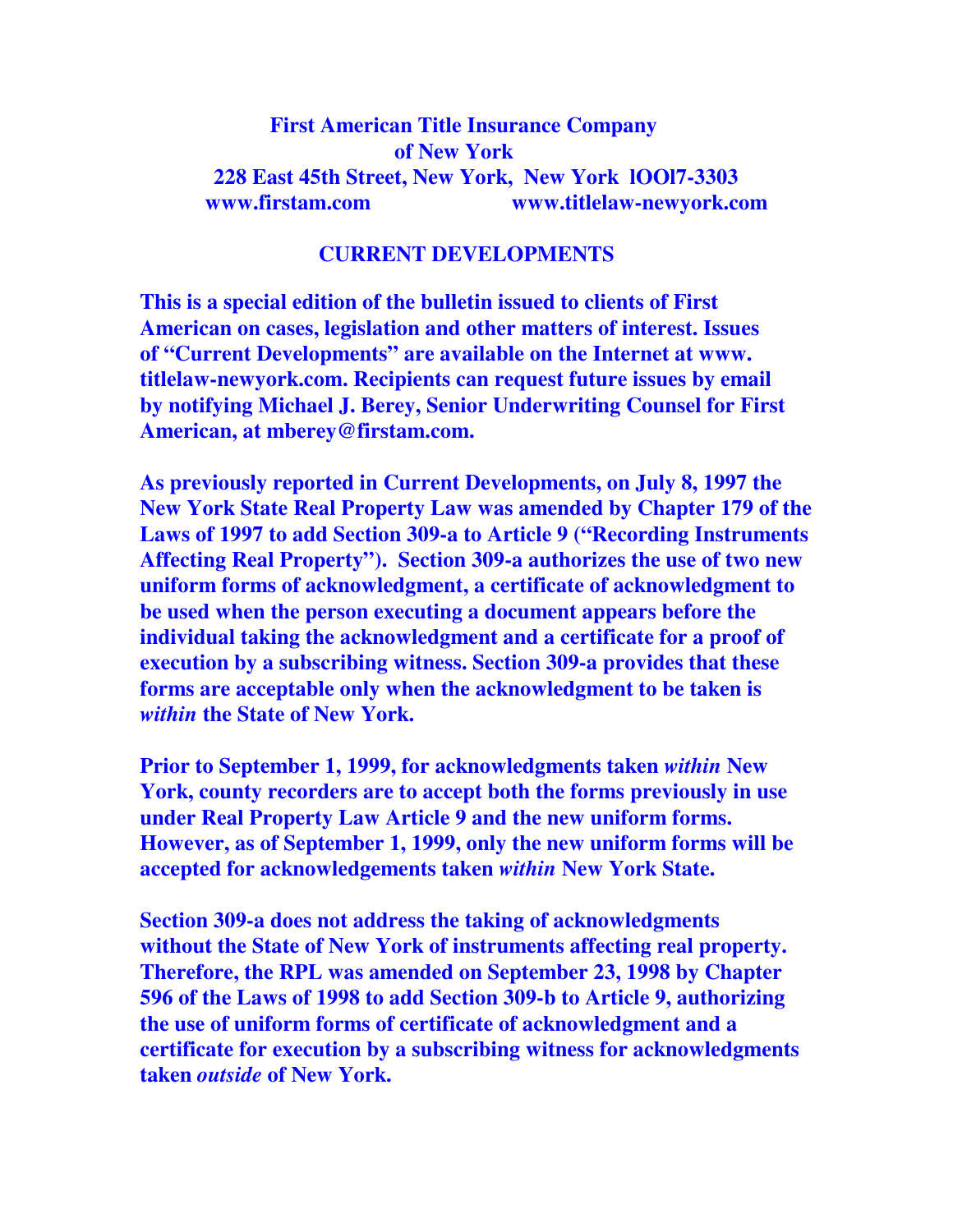**The date on which the uniform form certificate of acknowledgment and certificate for a proof of execution by a subscribing witness can be used outside of New York is January 21, 1999. Section 309-b permits but does not require the use of these new uniform forms. Accordingly, under Section 309-b, county recorders will accept duly conformed acknowledgments taken** *outside* **of New York under Article 9 of the RPL and the new uniform forms.** 

**The statutory uniform forms are set forth below. Questions should be directed to Stephen Farber, counsel in the New York City office of First American at 212-922-9700.**

## **UNIFORM FORM CERTIFICATE OF ACKNOWLEDGMENT (Within New York State)**

**State of New York ) County of \_\_\_\_\_\_ ) ss.:** 

On the <u>secondary of secondary in the year secondary before me, the undersigned,</u> **personally appeared the contract of the set of the set of the set of the set of the set of the set of the set of the set of the set of the set of the set of the set of the set of the set of the set of the set of the set o proved to me on the basis of satisfactory evidence to be the individual(s) whose name(s) is (are) subscribed to the within instrument and acknowledged to me that he/she/they executed the same in his/her/their capacity(ies), and that by his/her their signature(s) on the instrument, the individual(s), or the person upon behalf of which the individual(s) acted, executed the instrument.** 

**Signature and Office of individual taking acknowledgment** 

**\_\_\_\_\_\_\_\_\_\_\_\_\_\_\_\_\_\_\_\_\_\_\_\_\_\_\_\_\_**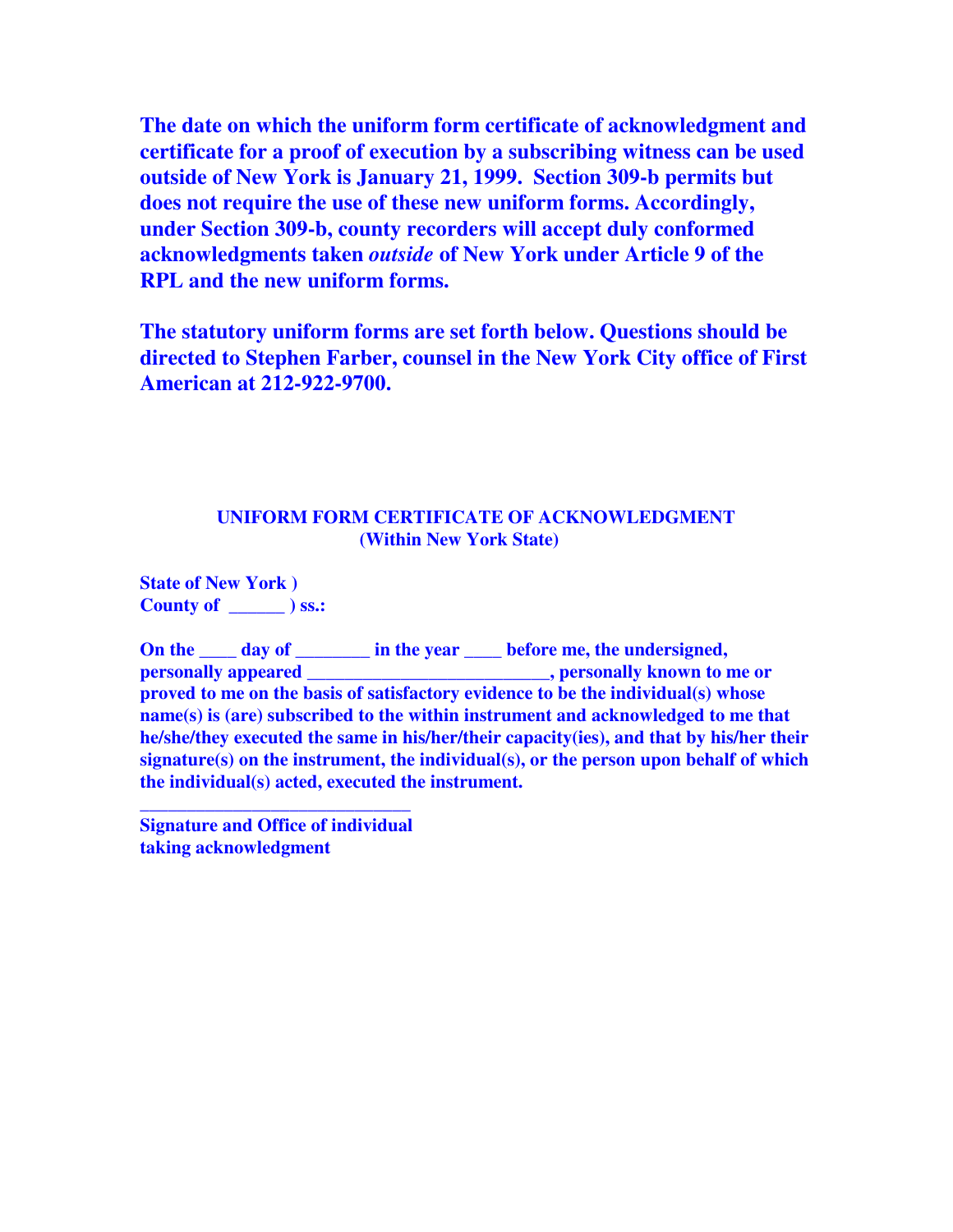## **UNIFORM FORM CERTIFICATE OF ACKNOWLEDGMENT (Outside of New York State)**

**State, District of Columbia, Territory, Possession, or Foreign Country \_\_\_\_\_\_\_\_\_\_\_\_\_\_\_\_\_\_\_\_\_ ) ss.:** 

**On the \_\_ day of \_\_\_\_\_\_\_ in the year \_\_\_\_\_ before me, the undersigned, personally appeared appeared b b**, **personally known to me or proved to me on the basis of satisfactory evidence to be the individual(s) whose name(s) is (are) subscribed to the within instrument and acknowledged to me that he/she/they executed the same in his/her/their/ capacity (ies), that by his/her/their signature(s) on the instrument, the individual(s), or the person upon behalf of which the individual(s) acted, executed the instrument, and that such individual made such appearance before the undersigned in the undersigned in the (Insert the city or other political subdivision and the state or country or other place the acknowledgment was taken).** 

**(Signature and office of individual taking acknowledgment.)** 

**\_\_\_\_\_\_\_\_\_\_\_\_\_\_\_\_\_\_\_\_\_\_\_\_\_\_\_\_\_** 

#### **UNIFORM FORM CERTIFICATE OF PROOF OF EXECUTION BY A SUBSCRIBING WITNESS (Within New York State)**

**State of New York ) County of \_\_\_\_\_\_ ) ss.:**

On the <u>secondary of secondary in the year secondary before me, the undersigned,</u> **personally appeared \_\_\_\_\_\_\_\_\_\_\_\_\_\_\_\_\_\_\_\_\_\_\_\_, the subscribing witness to the foregoing instrument, with whom I am personally acquainted, who, being by me duly sworn, did depose and say that he/she/they reside(s) in**  *(if the place of residence is in a city, include the* **street and street number, if any, thereof); that he/she/they know(s) \_\_\_\_\_\_\_\_\_\_\_\_\_\_\_\_\_\_\_\_\_\_\_\_ to be the individual described in and who executed the foregoing instrument; that said subscribing witness was present and saw said \_\_\_\_\_\_\_\_\_\_\_\_\_\_\_\_\_\_\_\_\_\_\_\_ execute the same; and that said witness at the same time subscribed his/her/their name(s) as a witness thereto.** 

**Signature and Office of individual taking proof** 

**\_\_\_\_\_\_\_\_\_\_\_\_\_\_\_\_\_\_\_\_\_\_\_\_\_\_\_\_\_**